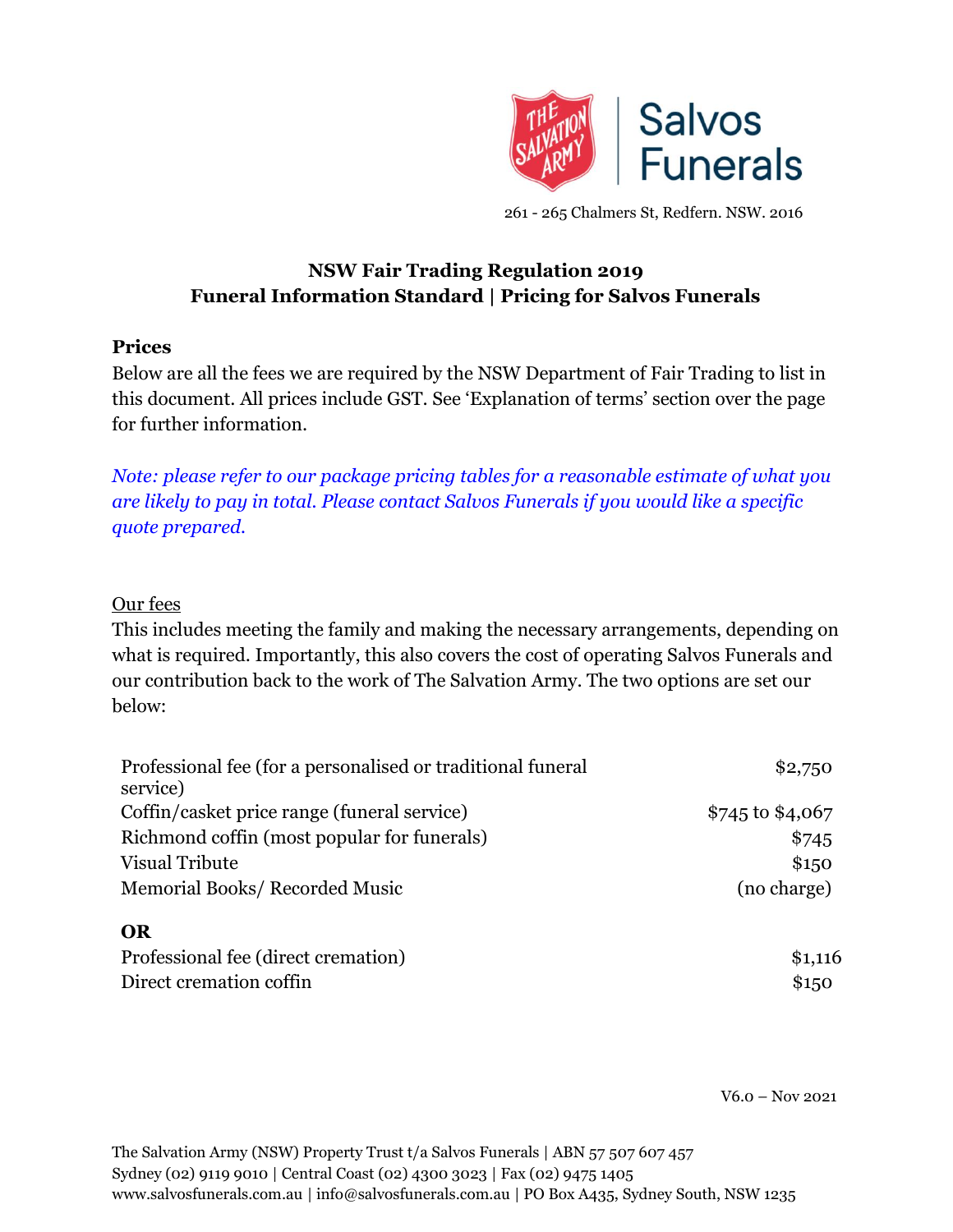| OR                                                                           |         |
|------------------------------------------------------------------------------|---------|
| Professional fee (for a basic funeral $\&$ cremation offering $-$ at a fixed | \$1,520 |
| location with a small number of attendees)                                   |         |
| Economy coffin                                                               | \$230   |
| Small chapel                                                                 | \$50    |

#### **Disbursements**

These are third party charges which we include on the invoice. Below is the cost price or our reasonable estimates, which are subject to change. There may also be other disbursements that are not captured below. Cemetery fees vary greatly from one cemetery to another and are not charged as a disbursement but are paid directly by a family.

| Transfer into our care                               | \$300               |
|------------------------------------------------------|---------------------|
| Care facility storage *                              | \$220               |
| Preparation at care facility *                       | \$223               |
| Early delivery/coffin in place                       | \$175               |
| Hire of a refrigeration plate                        | N/A                 |
| Viewing at funeral                                   | \$0                 |
| Viewing at care facility                             | \$110               |
| Doctors' cremation documents                         | \$284               |
| Certified death certificate                          | \$60                |
| Direct cremation                                     | \$535               |
| Crematorium chapel hire and cremation                | \$1,174.70 to 1,415 |
| Orders of service booklets (1 to 4 pages, 30 copies) | \$245               |

\* note: for the basic funeral and cremation offering, the storage and basic preparation fee is \$300.

| Prices specific to Sydney:           |       |
|--------------------------------------|-------|
| Hearse hire and driver               | \$580 |
| Floral tribute (small casket cover)  | \$330 |
| Transfer for doctor's identification | \$175 |
|                                      |       |

| Prices specific to Central Coast to Newcastle regions: |        |
|--------------------------------------------------------|--------|
| Hearse hire and driver                                 | \$495  |
| Floral tribute (small casket cover)                    | \$300  |
| Transfer for doctor's identification                   | \$18,5 |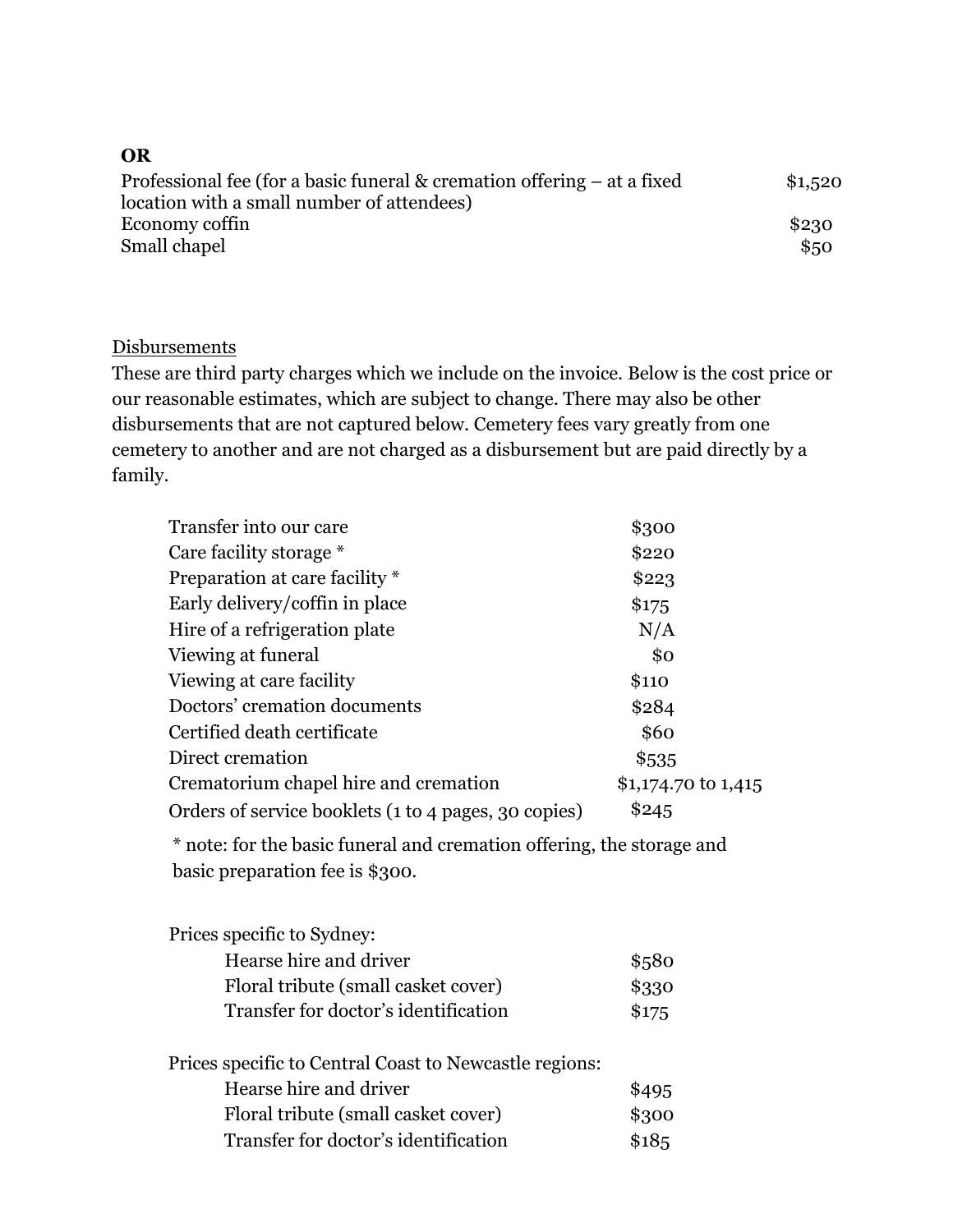## **Explanation of terms**

Transfer into our care Transport by van of the body from place of death to mortuary/holding room.

## Early delivery/coffin in place

Transport by van of the body from mortuary/holding room to crematorium. For operational reasons, it may be that the coffin is transported with other coffins at the same time. The coffin is delivered discreetly to the crematorium and kept in a holding area. Prior to the start of the service, the coffin is put in place in the chapel.

## Hearse hire and driver

Transport by hearse of the body from mortuary/holding room to location of service.

Care facility storage Storage of the body in a mortuary/holding room for up to six (6) nights.

## Preparation at care facility

Care and preparation of the body prior to burial or cremation, including a nameplate and shroud if required. This fee allows for what is known as a 'basic preparation' – suitable for most funeral preparations.

## Coffins and caskets

Coffins are tapered at the head and the foot of the coffin. Caskets are rectangular in shape. Either are suitable for a funeral.

## Direct cremation coffin

Designed only for a cremation without a prior funeral.

## Viewing at funeral

This is the viewing of a body at the location of the funeral service. If the service is only at a grave, the cemetery will not normally allow a viewing to take place.

## Viewing at care facility

This is the viewing of a body at either the care facility at Smeaton Grange (Sydney) or Tuggerah (Central Coast). This includes staff charges and room hire. The price indicated above is during business hours. Price on application for prices outside of these hours.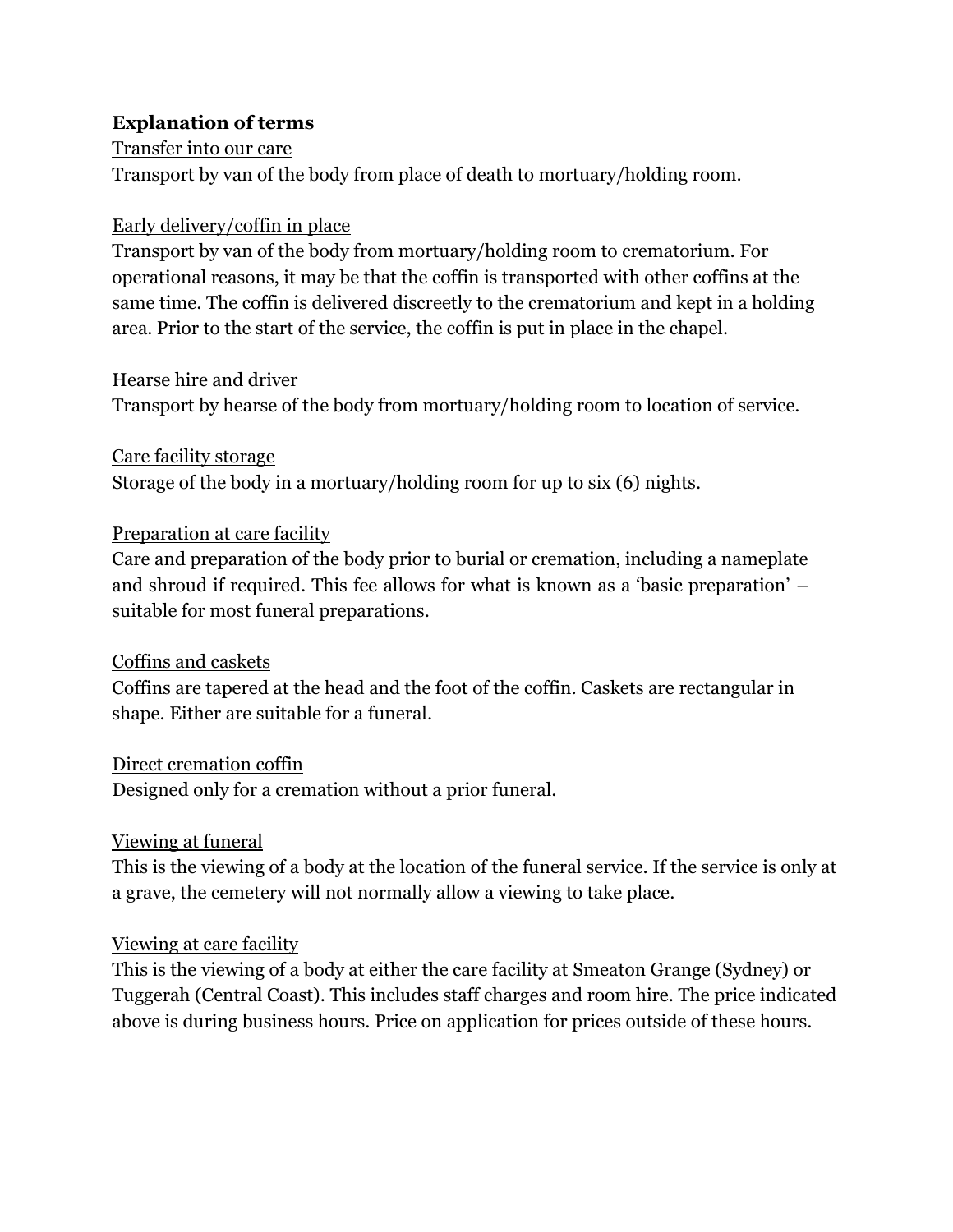## Professional funeral service fee

Meeting the family to arrange the funeral and the Salvos Funerals team being available on the day of the funeral (service) to ensure that everything runs smoothly.

Importantly, this also covers the cost of operating Salvos Funerals and our contribution back to the work of The Salvation Army.

Venue hire is not included in this fee but is charged out at cost on the invoice to the family.

#### Professional direct cremation fee

Meeting the family to arrange the cremation without a funeral.

Importantly, this also covers the cost of operating Salvos Funerals and our contribution back to the work of The Salvation Army.

## Doctors' cremation documents

This is the cost of obtaining certificates required by the *Public Health Act 2010* in relation to a cremation. Note: small variations exist in the prices we pay across different doctors' surgeries.

## Certified death certificate

This is the cost of obtaining a Death Certificate from the NSW Registry of Births Deaths and Marriages under the *Births, Deaths and Marriages Registration Act 1995*.

#### Direct cremation

This is the cost of a cremation without a funeral ceremony at Smeaton Grange Crematorium. Most such cremations we arrange are performed in this way. Other crematoriums we work with charge up to \$855.

#### Crematorium chapel hire and cremation

The price depends on the given crematorium. These will be passed onto the family at cost.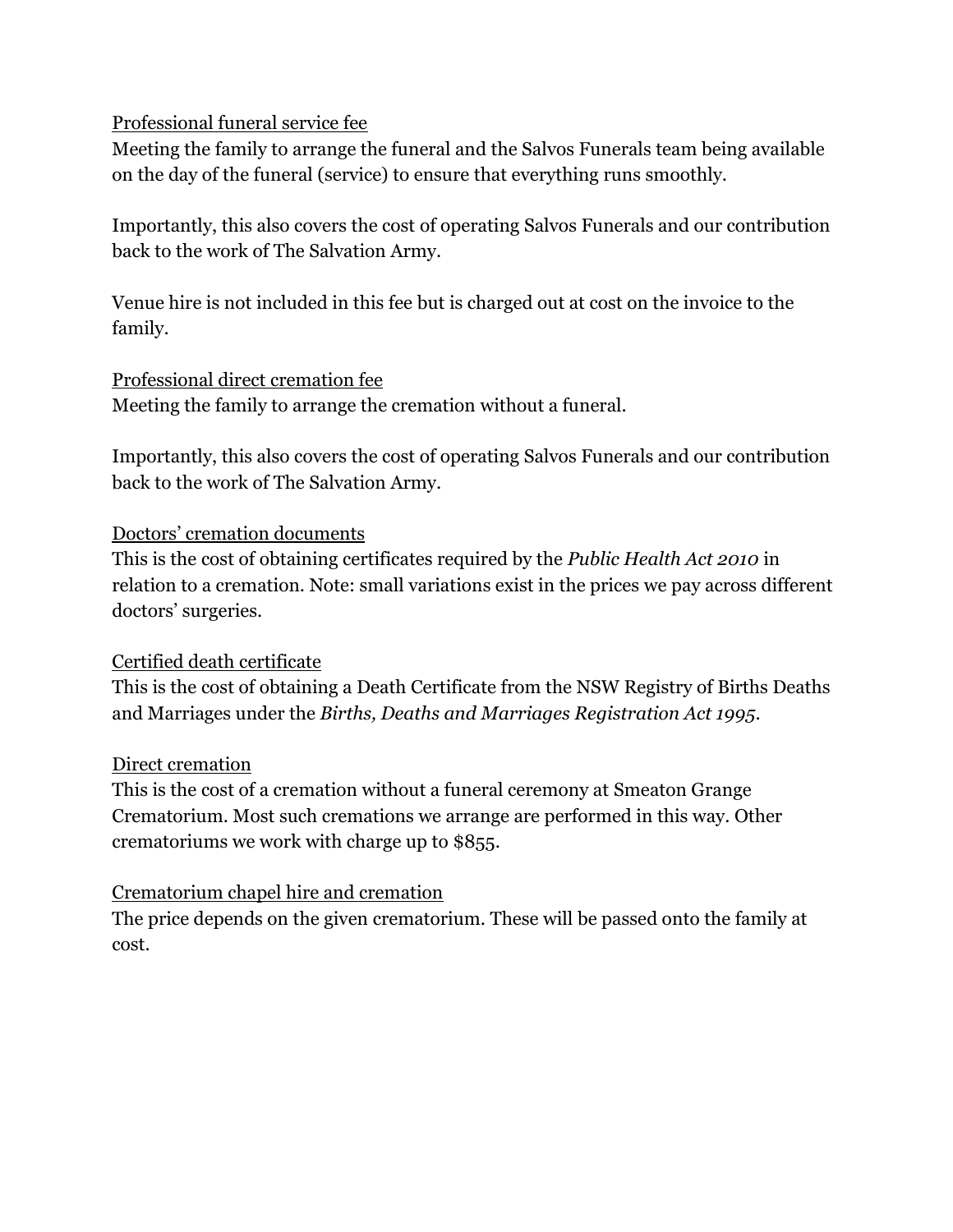## Burial plot and grave digging fees

These vary significantly from one cemetery to another. The fees depend on the grave chosen and the grave digging (interment/opening and closing) fee. All cemetery fees are to be paid directly by families to the cemetery, ie. they are not a disbursement of Salvos Funerals. For advice on cemetery prices, please call us directly. Alternatively, please contact the cemetery.

## Orders of service booklets

These are booklets which typically have an outline of the service and which are given to those who attend a funeral or memorial service.

## Floral tribute

Flowers which sit on the coffin during the funeral. Often it is a casket cover -- an arrangement that covers a portion of the coffin/casket lid.

## Transfer for doctor's identification

This is a transfer of the deceased so that the doctor can view the deceased in person, if the doctor is not able to arrange the same by video-call.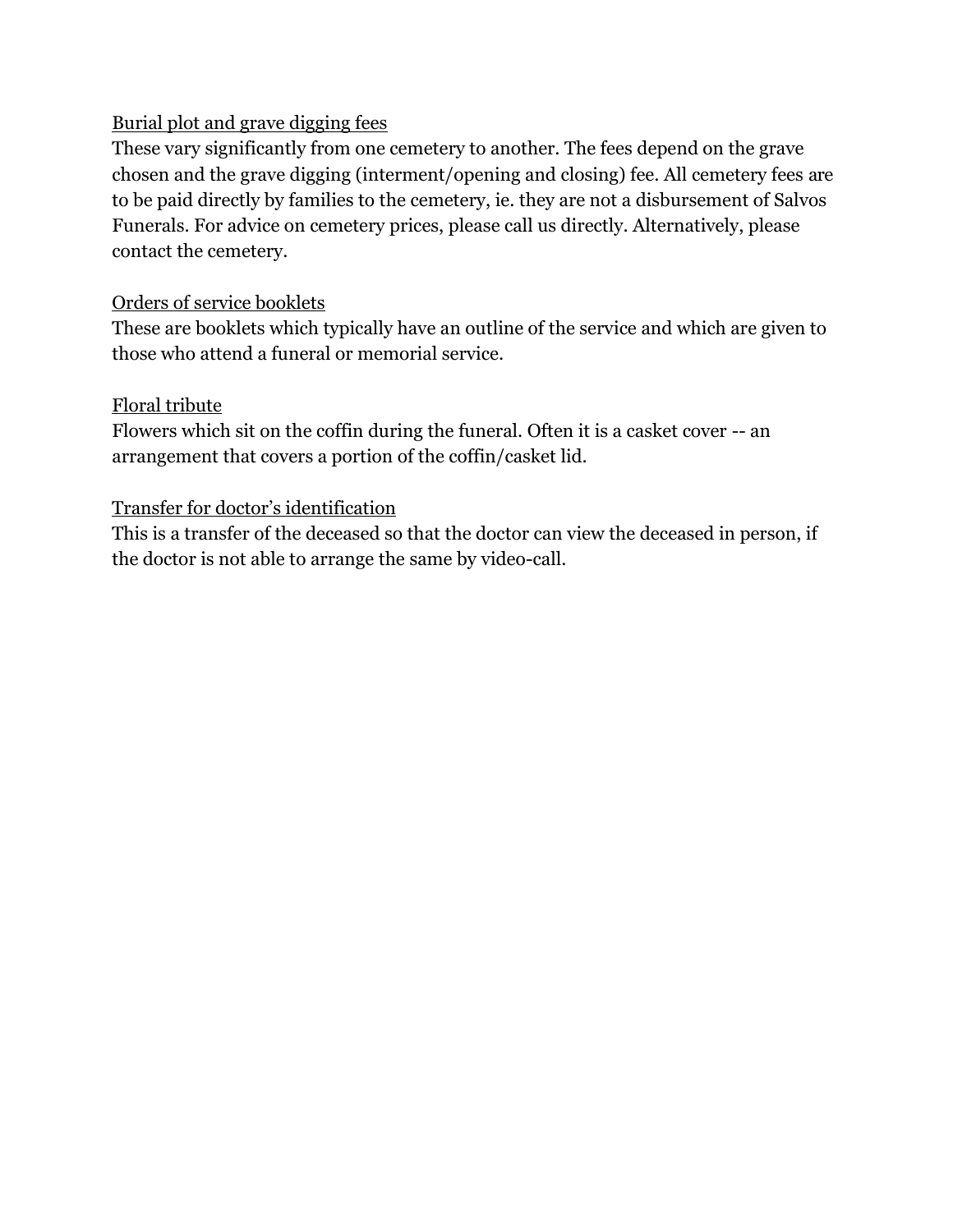# **Least expensive package - Direct Cremation**

We are required by the Department of Fair Trading to publish our least expensive package. It is a cremation without a prior funeral (service). The price breakdown is as follows:

| Professional fee (direct cremation) | \$1,116 |
|-------------------------------------|---------|
| Transfer into our care              | \$300   |
| Certified death certificate         | \$60    |
| Direct cremation coffin             | \$150   |
| Doctors' cremation documents        | \$284   |
| Direct cremation                    | \$535   |
| Total (inc GST)                     |         |